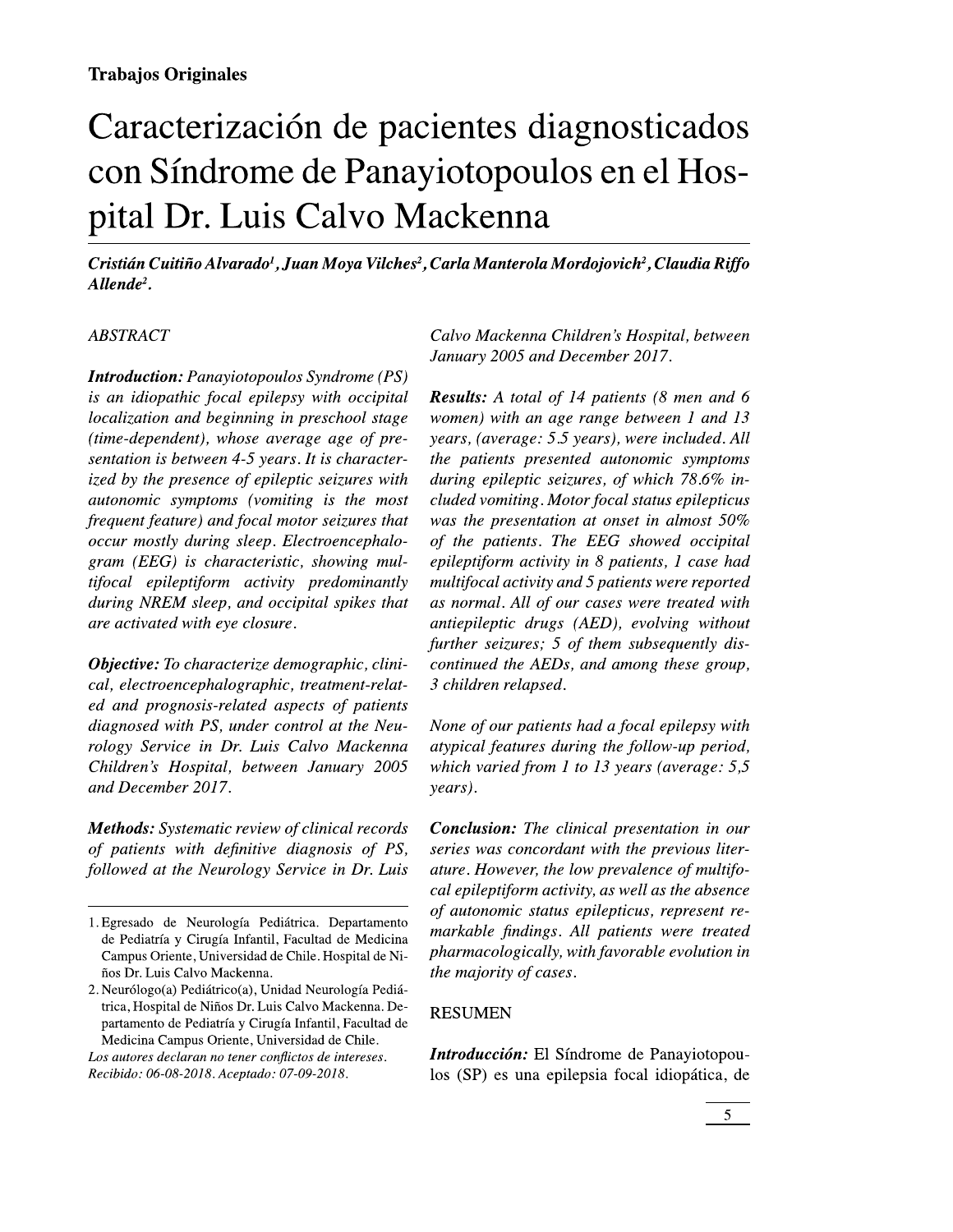localización occipital e inicio en etapa preescolar (cronodependiente), cuya edad promedio de presentación es entre los 4-5 años. Se caracteriza por la presencia de crisis epilépticas con síntomas autonómicos y crisis focales motoras, que se producen mayoritariamente durante el sueño. El electroencefalograma (EEG) es característico, con presencia de actividad epileptiforme multifocal de mayor prevalencia en sueño NREM, y espigas occipitales que se activan con el cierre ocular.

Objetivo: Realizar una caracterización demográfica, clínica, electroencefalográfica, de tratamiento y pronóstico de pacientes con diagnóstico de SP en control en el Servicio de Neurología del Hospital de Niños Dr. Luis Calvo Mackenna entre enero de 2005 y diciembre de 2017.

Materiales y Métodos: Revisión de fichas clínicas de pacientes registrados con diagnóstico definitivo de SP, atendidos en el Servicio de Neurología del Hospital de Niños Dr. Luis Calvo Mackenna entre enero del año 2005 y diciembre del año 2017.

Resultados: Se incluyó un total de 14 pacientes (8 hombres y 6 mujeres) con rango de edad entre 1 y 13 años (promedio: 5,5 años). Todos los pacientes presentaron sintomatología autonómica durante las crisis epilépticas, de las cuales el 78,6% presentó vómitos. El 50% debutó con estado focal de tipo motor. Los EEG presentaron actividad epileptiforme occipital en 8 pacientes, 1 caso exhibió actividad multifocal y 5 fueron reportados como normales. Todos los pacientes fueron tratados con fármacos antiepilépticos (FAE), evolucionando sin crisis; 5 de ellos suspendieron posteriormente los FAE, y de éstos, 3 recayeron. Ninguno evolucionó de forma atípica durante el tiempo de seguimiento, que fue de 1 a 13 años (promedio: 5,5 años).

Conclusión: La presentación clínica en nuestra serie fue concordante con la literatura, aunque debe destacarse la baja prevalencia de actividad epileptiforme en localizaciones no occipitales y la ausencia de estado epiléptico autonómico. Todos los pacientes se trataron farmacológicamente, con evolución favorable en casi la totalidad de los casos.

## **INTRODUCCIÓN**

El Síndrome de Panayiotopoulos (SP), o epilepsia occipital benigna de la infancia de inicio temprano, fue descrito por Crisóstomo Panayiotopoulos en 1998, a través de un estudio prospectivo de 30 años de seguimiento que le permitió ser aceptado por la ILAE como síndrome epiléptico en 1989 (1). Esta cohorte incluyó un total de 900 pacientes, entre niños y adultos, que habían tenido una o más de una crisis epiléptica afebril. Las crisis autonómicas, comúnmente asociadas con el vómito ictal, ocurrieron en 28 pacientes, todos los cuales eran niños. La mitad de las crisis autonómicas duraron varias horas, constituyendo así el llamado estado epiléptico autonómico. De estos 28 niños, 25 tenían un desarrollo neurológico normal y cumplen con los criterios clínicos de la entidad actualmente conocida como SP; los otros 3 tenían patología cerebral asociada (casos sintomáticos), y posiblemente no constituyeron un diagnóstico verdadero de SP.

Este síndrome no es una epilepsia occipital pura, por diversos motivos. En primer lugar, su inicio está definido por manifestaciones autonómicas, de poco probable origen occipital; de todos sus síntomas, sólo la desviación ocular (que no es el primer síntoma ictal) puede originarse en los lóbulos occipitales; en el EEG interictal, las espigas occipitales pueden no aparecer nunca en la evolución; e incluso en EEG ictal, las descargas pueden tener origen anterior o posterior (2).

La clasificación de la ILAE de 1989, actualmente vigente, reconoció tres epilepsias y síndromes "dependientes de la edad y relacionados con la localización": 1) la epilepsia benigna de la niñez con espigas centro-temporales, 2) la epilepsia de la niñez con paroxismos occipita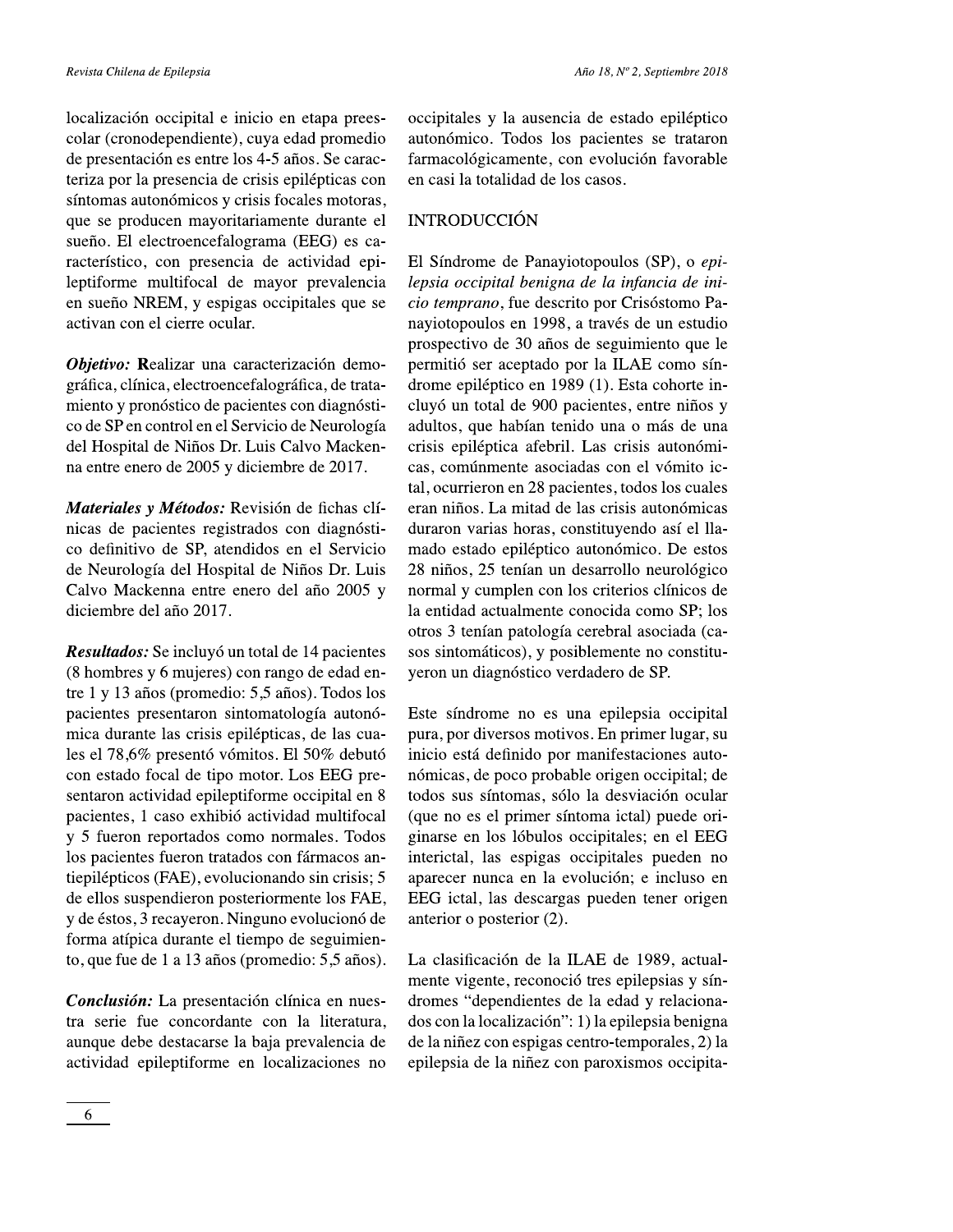les; y 3) la epilepsia primaria de la lectura (3). El informe más reciente de la ILAE enumera tres síndromes de epilepsias idiopáticas focales de la niñez: 1) la epilepsia benigna de la niñez con espigas centrotemporales; 2) el síndrome de Panayiotopoulos; y 3) la epilepsia occipital de la niñez de comienzo tardío tipo Gastaut (4).

La epilepsia benigna de la infancia con paroxismos occipitales ha cambiado significativamente en cuanto a terminología y clasificación, debido a que: 1) una gran proporción de los pacientes no tienen paroxismos occipitales; por lo tanto el término "paroxismos occipitales" ha sido reemplazado por "epilepsia occipital"; 2) el SP ha sido reconocido como una epilepsia idiopática común de la niñez, que es multifocal más que occipital (y claramente diferente a la epilepsia idiopática occipital de la niñez tipo Gastaut). Por lo tanto, en la ILAE solamente se utiliza nomenclatura eponímica, mientras que la nomenclatura descriptiva de "epilepsia benigna occipital de la niñez de comienzo temprano (tipo Panayiotopoulos)" anteriormente usada, ha sido abandonada (5).

### Fisiopatología

Las bases neuroanatómicas y neurofisiológicas del SP no se conocen, si bien existen hipótesis que podrían explicar la génesis del síndrome.

En primer lugar, las crisis autonómicas y el estado de mal epiléptico autonómico con la sintomatología y secuencia del SP parecen ser específicas de la niñez (6). Por ejemplo, en los adultos los vómitos ictales ocurren con poca frecuencia, y se atribuye al compromiso del lóbulo mesial temporal no dominante. Por otro lado, en los niños, los vómitos ictales son comunes, suceden usualmente cuando la conciencia está preservada sin síntomas corticales previos y probablemente no tienen valor para la localización o lateralización (7). Una explicación posible para esta discrepancia puede estar relacionada con el hecho de que los niños son constitucionalmente más vulnerables a gatillantes eméticos, como lo muestra el "síndrome" de vómitos cíclicos", un trastorno no epiléptico de etiología desconocida que es específico de la niñez. Por lo tanto, el compromiso preferencial de manifestaciones autonómicas en el SP (como la emesis y otras) pueden atribuirse a la susceptibilidad dependiente de la maduración de la red autonómica central. Recientemente, se ha atribuido la emesis en SP a un aumento crítico de la vasopresina (1, 2).

En segundo lugar, la zona epileptogénica en el SP es amplia y bilateral, con focos en las áreas corticales alrededor de las cisuras mayores, incluyendo la cisura central, la silviana y, principalmente, la calcarina (2).

En tercer lugar, la sintomatología ictal autonómica puede pertenecer a aparentemente cualquier zona cortical epileptogénica de inicio, ya sea occipital, fronto-temporal o frontal (8), y generalmente precede a otra semiología cortical focal (occipital, frontal, central, parietal y menos frecuentemente temporal). Independiente de la localización en su comienzo, las descargas ictales pueden activar los centros autonómicos, que tienen un umbral más bajo (y, por lo tanto, producir manifestaciones autonómicas) antes de afectar otras regiones corticales con un umbral relativamente más alto, que generan síntomas corticales focales (sensoriales, motores, visuales u otros). Las crisis siguen siendo puramente autonómicas, si la activación ictal de las áreas corticales no autonómicas no alcanza un umbral determinado; de lo contrario, a los síntomas y signos autonómicos se añaden elementos relacionados a la localización, los que ocurren raramente al comienzo. Esta hipótesis podría explicar por qué manifestaciones autonómicas similares pueden aparecer luego de un inicio ictal de diversa localización, incluyendo áreas anteriores, posteriores, izquierdas o derechas. Considerando que las crisis involucran en primer lugar un sistema específico (el autonómico), se puede considerar al SP como un ejemplo electro-clínico de una "epilepsia de sistema"  $(2, 6)$ .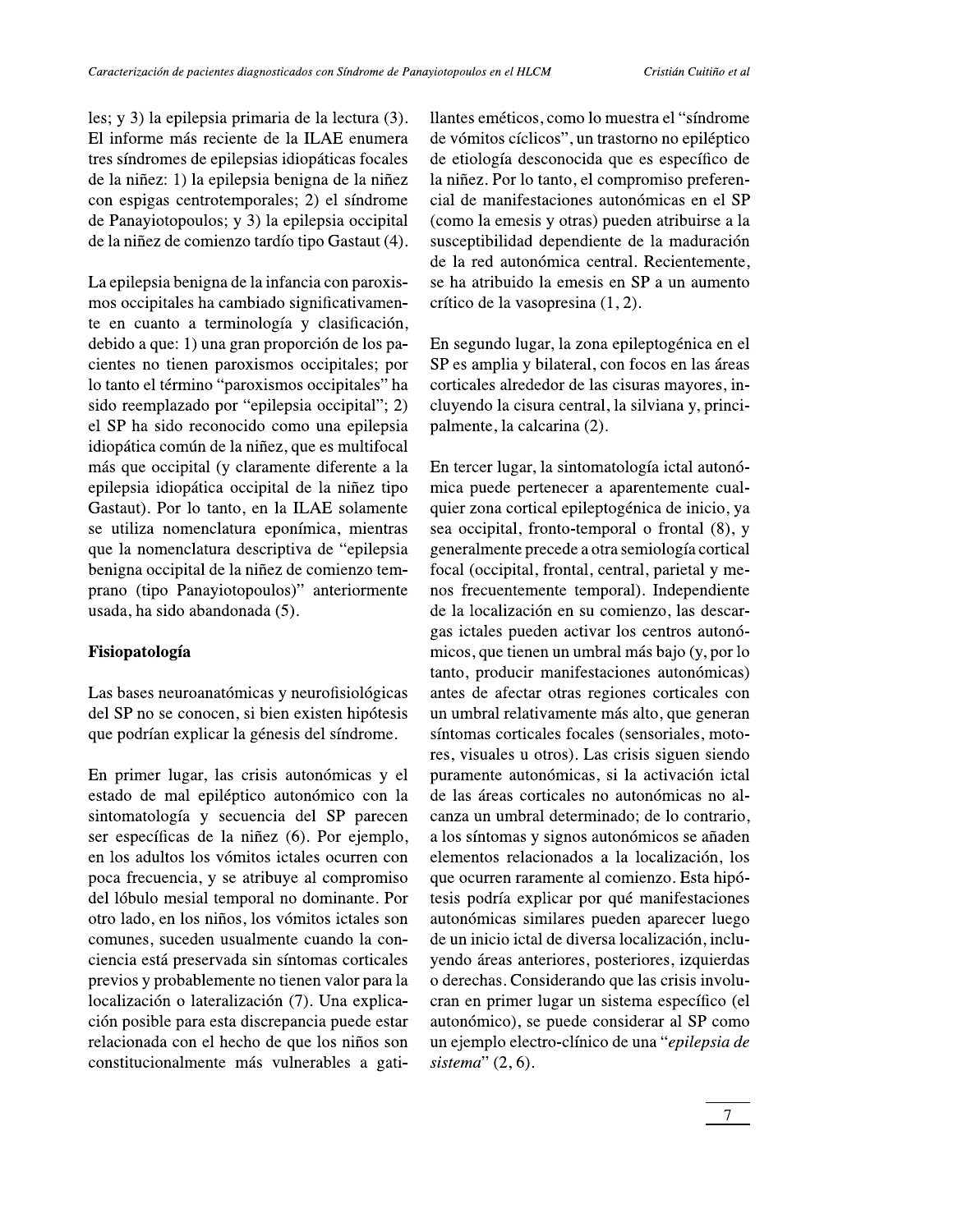# Epidemiología

La edad de inicio se ha descrito entre los 1 y 14 años de edad; 76% de los casos se presentan entre los 3 y 6 años, con un peak a los 4 o 5 años de edad (1, 9, 10). La prevalencia es de alrededor de un 13% en niños entre los 3 y 6 años de edad con una o más crisis epilépticas afebriles, y de un 6% en el grupo comprendido entre los 1 y 15 años de edad. En la población general, 2 a 3 de cada 1000 niños estará afectado. Afecta a hombres y mujeres, sin distinción de raza, en igual proporción (10). El SP es la causa específica más común de estado epiléptico afebril en niños (11).

# Semiología de las crisis epilépticas

La presencia de crisis epilépticas autonómicas y estado epiléptico autonómico es la principal característica clínica del SP, pudiendo verse afectadas todas las funciones del sistema nervioso autónomo. El hallazgo más habitual es la presencia de vómitos (2, 9, 10, 12, 13).

La presentación típica de las crisis en el SP es la de un niño consciente, capaz de hablar, quien se queja de que "se siente enfermo", observándose pálido, y con náuseas y/o vómitos. Dos tercios de las crisis epilépticas se manifiestan durante el sueño, principalmente en la primera etapa de éste. El niño se despierta con quejas similares a lo anteriormente descrito, pudiendo encontrarse consciente, confundido o sin respuesta (1, 9, 10, 13, 14).

En los pacientes con SP, se describe frecuentemente la llamada "tríada emética" (náuseas, arcadas, vómitos), la que se observa completa en el 74% de las crisis epilépticas; en otras oportunidades, solo presentan náuseas o arcadas, y en algunos casos, la tríada puede no presentarse en absoluto. Otras manifestaciones autonómicas pueden ocurrir al mismo tiempo o aparecer más tarde en el curso del episodio. Estas incluyen: palidez (también rubor o cianosis, aunque con menor frecuencia), midriasis (o, con menor frecuencia, miosis), alteraciones cardiorrespiratorias y de la termorregulación, incontinencia de orina y/o fecal, sialorrea y modificaciones de la motilidad intestinal. Durante la crisis (particularmente al inicio de ésta), puede presentarse cefalea o, más frecuentemente, síntomas focales visuales y cambios en el comportamiento, particularmente al inicio (1, 9, 10, 12, 13, 14).

Una característica ictal poco habitual en el SP, pero igualmente relevante para el diagnóstico, es que en al menos una quinta parte de las crisis el niño deja de responder y se observa fláccido. Este fenómeno, denominado síncope ictal, puede anteceder a la crisis típica o presentarse de manera independiente a ésta (es a veces el único evento clínico, sin otras manifestaciones reconocibles como crisis). La apnea y la asistolia cardíaca pueden ser comunes, pero generalmente son breves y no se asocian a mayores complicaciones. El paro cardiorrespiratorio es excepcional, descrito en 1 de cada 200 individuos con SP (1, 10, 15).

En la mayor parte de las crisis epilépticas la conciencia está inicialmente intacta, pero se deteriora a medida que el episodio avanza, evolucionando con compromiso cualitativo o cuantitativo de conciencia (crisis focal con conciencia alterada). Sólo alrededor de un 6% exhibe conciencia preservada. La desviación de la mirada y de la cabeza hacia un lado (versión óculo-cefálica) es común, apreciándose en alrededor del 60% de las crisis epilépticas; sin embargo, no suele ser un síntoma temprano, y generalmente se presenta posterior a los síntomas eméticos. Un tercio de las crisis termina comprometiendo un hemicuerpo o evolucionando hacia una crisis tónico-clónica bilateral  $(10, 12)$ .

Las crisis epilépticas son frecuentemente prolongadas, alcanzando más de 10 minutos de duración. La mitad (44%) de ellas dura más de 30 minutos, manteniéndose incluso por horas, lo que constituye un estado epiléptico; en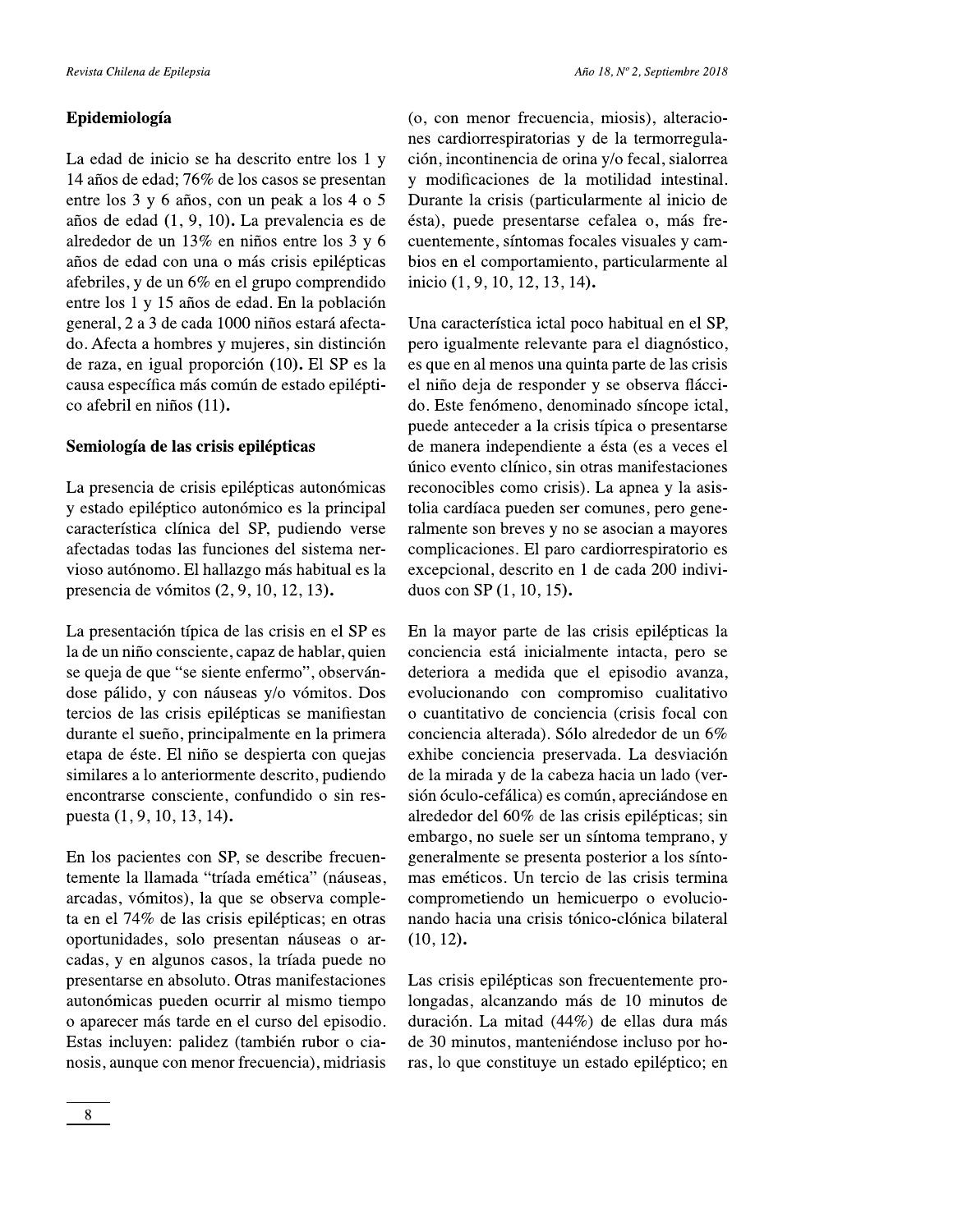su mayoría éste es de tipo autonómico (1, 2, 9, 10). De igual modo, los niños pueden tener crisis epilépticas con manifestaciones autonómicas marcadas o poco llamativas, tanto breves como prolongadas. Es importante recalcar que, incluso después de las crisis más graves y prolongadas, el paciente, refiere sentirse "normal" después de unas horas de sueño o descanso (10).

# Características del Electroencefalograma (EEG)

La actividad de base en pacientes con SP es normal, tanto en vigilia como en periodos de sueño. Por otro lado, el EEG interictal en SP revela espigas u ondas agudas multifocales, acompañadas o no de onda lenta, que se pesquisan hasta en un 90% de los casos. Dichas alteraciones se acentúan durante el sueño y han sido calificadas como "funcionales" (1, 2, 10, 12, 16, 17). El término "espigas funcionales" se refiere a aquellas anomalías electroencefalográficas definidas por la presencia de actividad epileptiforme focal de carácter transitorio que se visualiza en niños con o sin crisis epilépticas, y que suele desaparecer en forma espontánea a finales de la adolescencia (12, 16, 17).

En SP aparecen espigas u ondas agudas funcionales en muchas ubicaciones cerebrales, a menudo cambiando de una a otra región en EEG sucesivos. Las espigas occipitales predominan, pero sólo se presentan en dos tercios de los pacientes, y su ausencia no descarta el diagnóstico. Los EEG de algunos niños con características clínicas típicas de SP pueden ser idénticos a los de la epilepsia rolándica, con predominio de focos centrotemporales por sobre los occipitales  $(17)$ .

Todas las áreas cerebrales pueden estar involucradas; no obstante, la localización exclusiva en áreas frontales es infrecuente y debe hacer sospechar diagnósticos alternativos. Además, los resultados de un único EEG de rutina (estándar) pueden ser normales en el 10% de los pacientes, por lo que se debiera solicitar un EEG en sueño para complementar el estudio electrofisiológico (17).

La naturaleza multifocal de la epileptogenicidad en SP también se ha documentado con análisis de dipolo y magneto-encefalografía. Esta última ha revelado que las principales áreas epileptogénicas se encuentran a lo largo de los surcos central, parietal-occipital y en la cisura calcarina (18). Ocasionalmente, es posible encontrar breves descargas generalizadas, pero en ningún caso deben constituir el patrón predominante.

Las ondas agudas o los complejos de onda aguda-onda lenta pueden repetirse de forma relativamente regular y propagar hacia regiones contiguas, especialmente a las regiones frontales. El término de espigas u ondas agudas "clonadas" se ha usado para describir esta apariencia; otras denominaciones semejantes las definen como "actividad en duplas" o "dupletes". Su especificidad para SP aún no se ha determinado (10, 19, 20, 21). Otra característica del EEG es la llamada "conformación de dipolo", que se traduce la presencia de dos localizaciones de polaridad inversa en las que la actividad epileptiforme alcanza su mayor expresión. Un dipolo frecuente es el occipitalfrontal, que usualmente muestra una mayor negatividad sobre las áreas occipitales.

En cuanto a las maniobras de activación, las anomalías EEG en SP se acentúan durante el sueño y debieran aumentar en regiones con privación de sueño; el 10% de los pacientes con SP pueden tener un EEG normal en vigilia, pero casi siempre se observan anomalías en el mismo examen realizado en sueño o después de varios EEG en forma consecutiva. Por otro lado, no es usual que la actividad epileptiforme aumente con la hiperventilación o fotoestimulación (2).

En el SP destaca el fenómeno de *fixation-off*, que consiste en una alteración eléctrica induci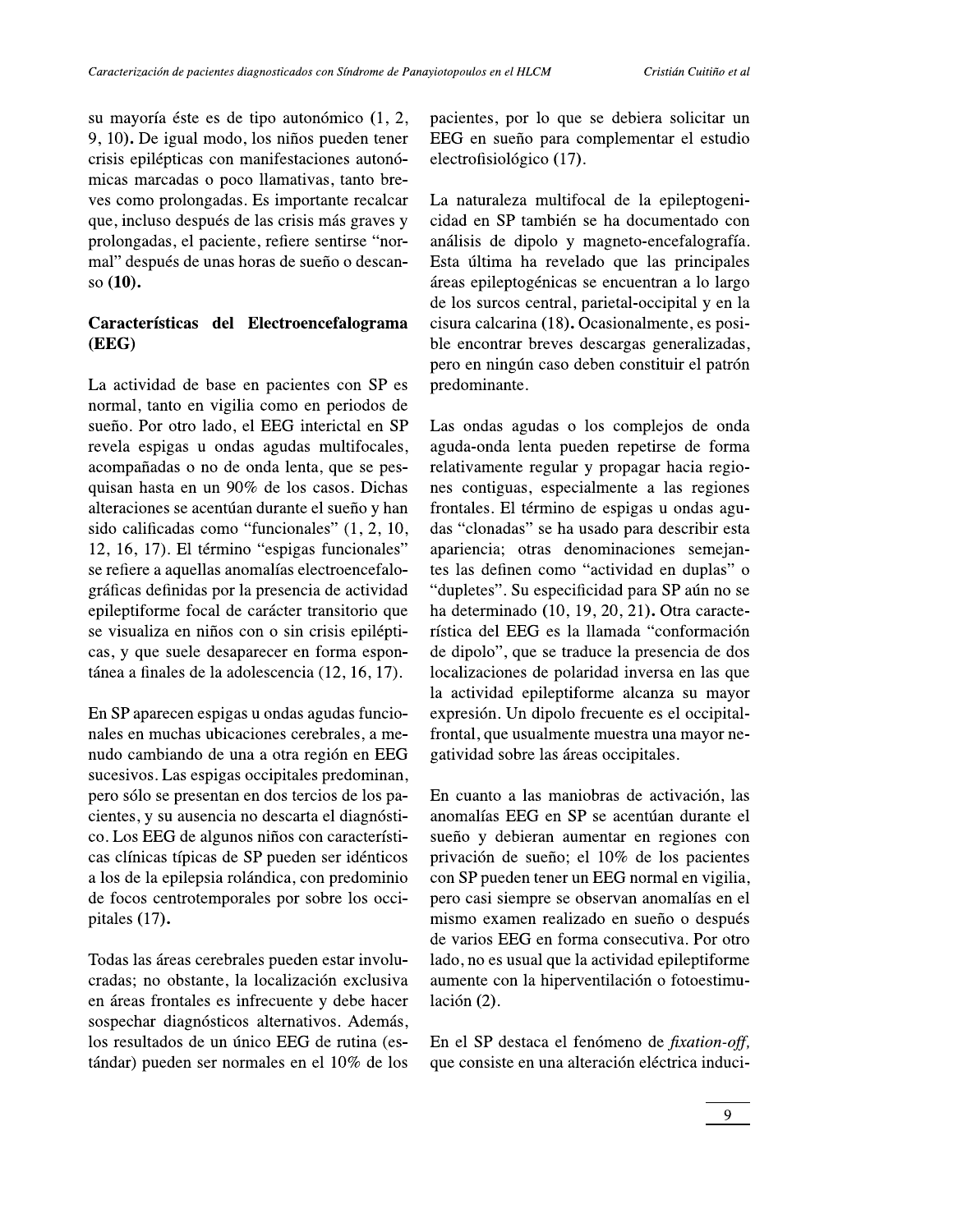da por la eliminación de la visión/fijación central. Característicamente, se observa aparición de descargas epileptiformes posteriores o generalizadas, que se producen de manera constante después del cierre ocular y duran tanto tiempo como los ojos estén cerrados. Dicha alteración puede llegar a manifestarse clínicamente con crisis epilépticas, o sólo representar una anormalidad en el EEG. Éste fenómeno probablemente esté asociado con la hiperexcitabilidad occipital, y se presume que su potencial epileptógeno intrínseco es bajo. Se encuentra con mayor frecuencia en pacientes con epilepsias occipitales infantiles, pero también se puede observar en epilepsias focales y generalizadas, sintomáticas o de posible origen genético, así como en individuos asintomáticos no epilépticos (22). Otras variantes del EEG, que pueden ser compatibles con el diagnóstico, pero obligan a buscar otras causas, incluyen anomalías leves de la frecuencia de la actividad de base y actividad epileptiforme de bajo o muy bajo voltaje (10, 19, 20, 21).

Aunque los EEG consistentemente normales son excepcionales, ninguna de las anomalías del EEG interictal en SP parece determinar el pronóstico. Como sucede en algunas otras epilepsias, el EEG puede permanecer anormal, incluso mucho tiempo después de la remisión clínica de las crisis epilépticas (10, 19, 20, 21).

Las grabaciones ictales de video-EEG en SP son raras. En aquellos casos registrados, la descarga suele comenzar con actividad monomórfica o rítmica en rango theta o delta. Como ya se había comentado, el inicio focal en regiones occipitales es el hallazgo más frecuente, pero también se han descrito comienzos ictales frontales bilaterales o temporales (7, 10, 19,  $20, 21$ .

# **Tratamiento**

La educación sobre la naturaleza y pronóstico de SP es la piedra angular del tratamiento (10). Se debe evitar el tratamiento agresivo, debido

al riesgo de efectos adversos y complicaciones asociadas. El tratamiento temprano con benzodiazepinas rectales o bucales, administrado por los padres, es más efectivo que el tratamiento de emergencia tardío.

El tratamiento profiláctico con medicación antiepiléptica puede no ser necesario para la mayoría de los pacientes con SP (1, 2). Aunque no existe evidencia de buena calidad para tomar esta decisión, los consensos de expertos han concluido que parece mejor reservar el tratamiento para niños cuyas crisis epilépticas sean frecuentes, generen un alto nivel de angustia, o interfieran de manera significativa con la vida del niño (10). No hay evidencia de superioridad de la monoterapia con ningún fármaco antiepiléptico en particular. La mayoría de los autores prefieren carbamazepina (23), si bien el fármaco a veces puede empeorar las crisis en un niño con SP, sobre todo en aquellos que posteriormente presentarán una evolución atípica.

Las convulsiones prolongadas en SP pueden tratarse razonablemente con benzodiazepinas de "rescate" (diazepam rectal, lorazepam endovenoso o midazolam oral) (10). En caso de no responder, la conducta debe orientarse de acuerdo a los protocolos establecidos de manejo de estado epiléptico, propios de cada centro de origen.

# Pronóstico

El SP es notablemente autolimitado, a pesar de la alta incidencia de estado epiléptico autonómico (24). Una cuarta parte de los pacientes experimenta sólo una crisis epiléptica, y la mitad de los pacientes tiene entre 2 a 5 crisis. El cuarto restante tiene crisis epilépticas muy frecuentes (más de 5). La remisión a menudo ocurre dentro de uno a dos años después del inicio. El estado epiléptico autonómico genera angustia y preocupación en padres y personal de salud, pero no confiere un déficit neurológico residual a largo plazo.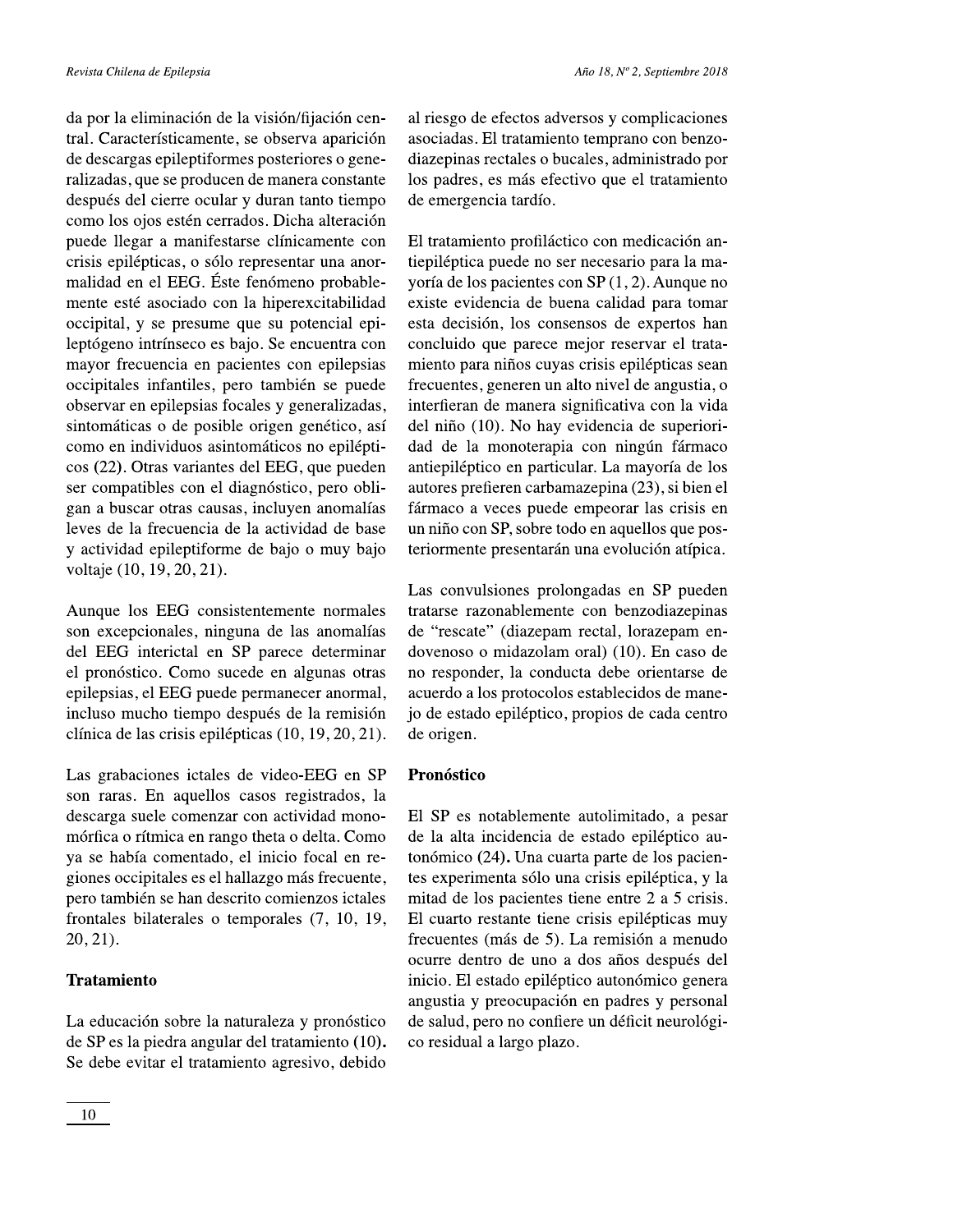Por otra parte, es posible observar evoluciones atípicas del SP, con el desarrollo de ausencias, crisis atónicas y ESES ("Estado Epiléptico Eléctrico del Sueño"), siendo este último extremadamente infrecuente  $(25, 26)$ . Una quinta parte de los niños con SP desarrollan epilepsia rolándica (13%) y, con menor frecuencia, crisis occipitales durante la niñez y los primeros años de la adolescencia. Estos síntomas también están relacionados con la edad, y suelen remitir antes de los 16 años. Hasta el momento, el riesgo de epilepsia en la vida adulta no parece ser mayor que el de la población general, pero es necesario realizar más y mejores estudios, con un apropiado seguimiento a largo plazo  $(1, 2, 1)$  $10$ ).

Aunque el síndrome es benigno en términos de su evolución, las crisis epilépticas autonómicas son causa infrecuente de paro cardiorrespiratorio (27). El síncope ictal no se ha asociado en forma directa a una mayor mortalidad; sin embargo, asocia un alto riesgo de accidentabilidad, pues se expresa clínicamente en forma de crisis atónicas.

# Síndrome benigno de susceptibilidad a crisis en la niñez (SBSCN)

Por otro lado, las epilepsias focales idiopáticas de la niñez probablemente constituyen un conjunto de síndromes, que comparten características clínicas y electroencefalográficas, conformando un continuo nosológico denominado Síndrome benigno de susceptibilidad a las crisis en la niñez (SBSCN) (28,29). Las crisis son infrecuentes, generalmente nocturnas, y remiten dentro de los 1-3 años después del comienzo; ya sean breves o prolongadas (incluso llegando a estado epiléptico), pueden ser el único evento clínico en la vida del paciente. Manifestaciones autonómicas ictales que no son comunes en otros síndromes epilépticos en adultos (tales como la sialorrea, la emesis, la cefalea y el síncope ictal) son frecuentes, y pueden aparecer aisladamente en ocasiones. Las características clínicas y en el EEG de un

síndrome pueden evolucionar hacia otro, y un mismo paciente puede desarrollar simultáneamente características de otras formas de crisis focales benignas de la niñez.

Se sugiere un concepto unificado de crisis focales benignas de la niñez, por la frecuente concurrencia de más de un tipo de crisis focales en un niño, en sus hermanos, o en ambos casos. Las semiologías ictales y los hallazgos en el EEG sugieren que cada una de estas formas refleja una hiperexcitabilidad constitucional de un sistema o área cerebral funcional: la corteza inferior rolándica (somatosensorial), que representa la cara y orofaringe bilateralmente en la epilepsia rolándica; las áreas occipitales (el sistema cortical visual), en epilepsia idiopática occipital de la niñez tipo Gastaut; y la red central autonómica bilateral y difusa, en SP.

Lo más probable es que todas estas condiciones están ligadas a un desarreglo funcional común, genéticamente determinado, leve y reversible, del proceso de maduración del cerebro. Este desarreglo es a menudo clínicamente silencioso, y en más del 90% se presenta con ondas agudas y ondas lentas que son dependientes de la edad. La minoría tiene crisis focales infrecuentes, con síntomas que son relacionados a la localización y dependientes de la edad. Algunos de estos niños, con o sin crisis, pueden tener alteraciones neuropsicológicas menores y reversibles. Finalmente, puede haber un porcentaje menor al 1% en los cuales este desarreglo en la maduración del cerebro puede agravarse, evolucionando hacia una condición más agresiva (30, 31, 32).

### **OBJETIVO GENERAL**

Realizar una caracterización clínica, terapéutica y pronóstica de pacientes con diagnóstico de SP, bajo control en el Servicio de Neurología del Hospital de Niños Dr. Luis Calvo Mackenna, atendidos entre enero de 2005 y diciembre de 2017.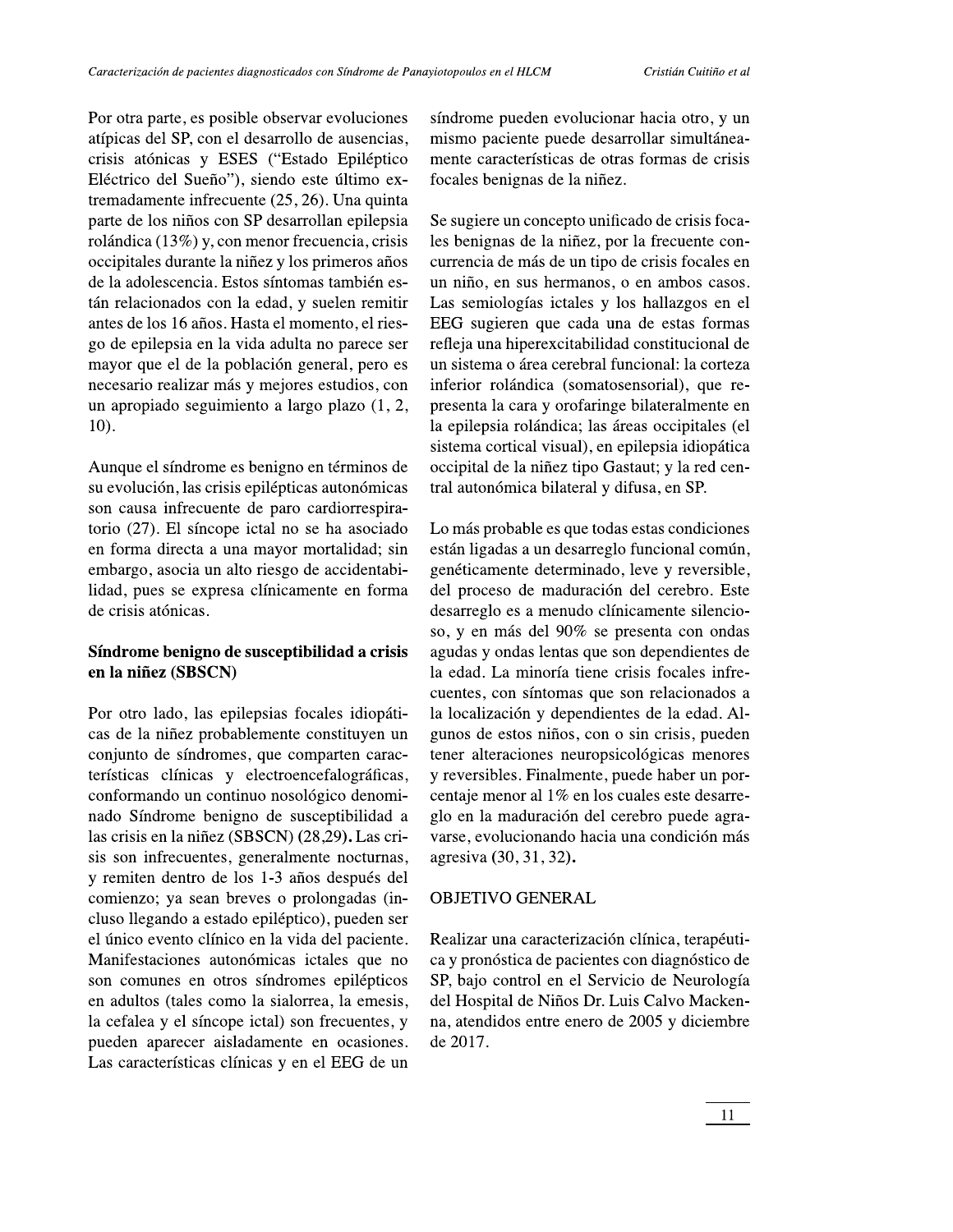- 
- 
- 
- 

- 
- 
- 
- 

- 
- 
- 
- 

Associates when the contribution of the set of the contribution of the set of the set of the set of the set of the set of the set of the set of the set of the set of the set of the set of the set of the set of the set of As  $(3, 5)$  spin-size is a spectral of the state of the state of the state of the state of the state of the state of the state of the state of the state of the state of the state of the state of the state of the state of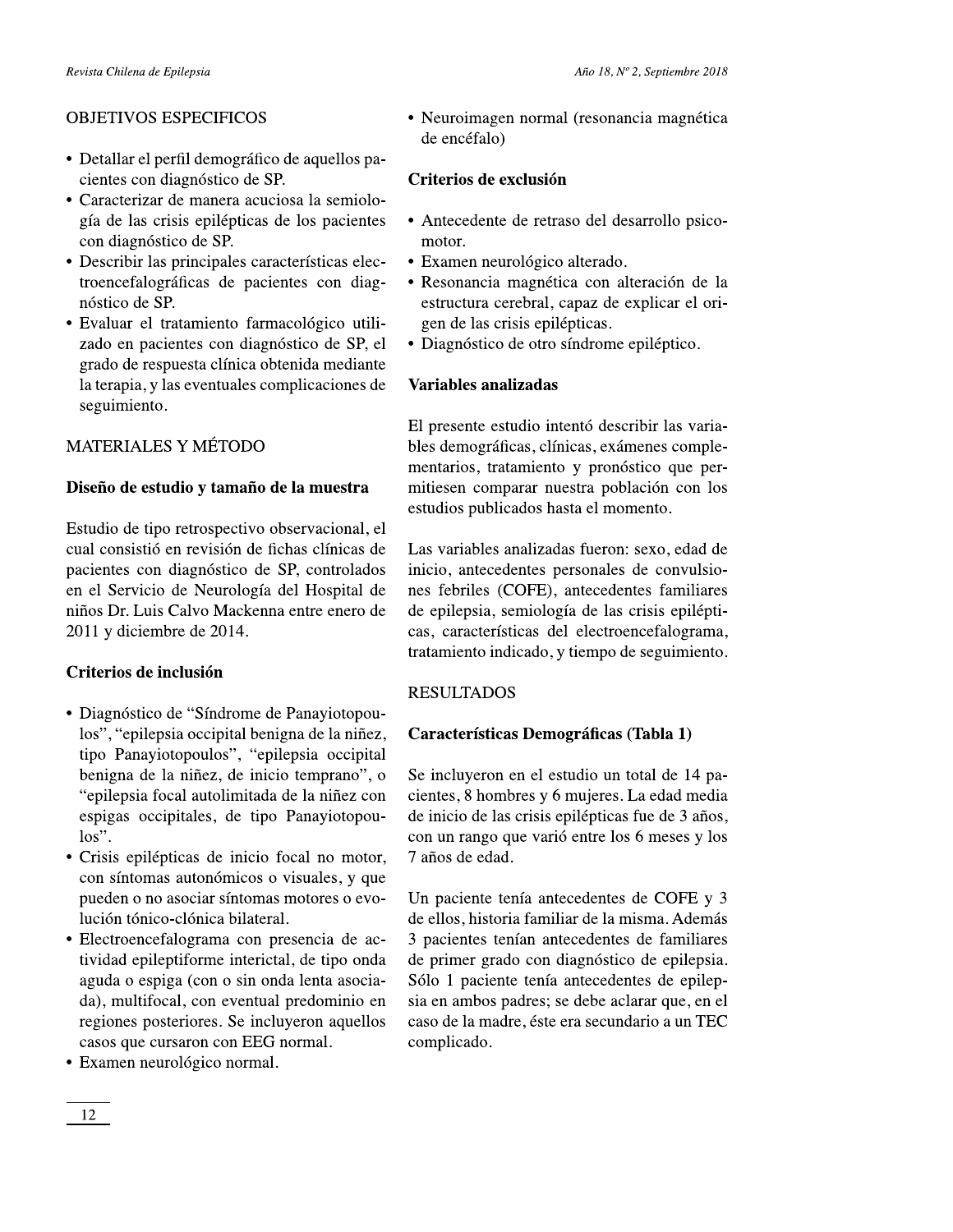El tiempo promedio de seguimiento fue de 5,5 años (rango de 1 a 13 años).

## **Características Clínicas**

Los síntomas más comunes de las crisis epilépticas observadas en nuestros pacientes fueron (Ver Tabla 2):

- · Vómitos y náuseas (ictus emeticus), en el 78.6%.
- · Desviación de la mirada o cabeza hacia lateral (versión oculocefálica), en el 42,9%
- Pérdida o fluctuaciones de la conciencia, generalmente hacia el final de la crisis, en un 92.9%.
- · Evolución a crisis tónico-clónica bilateral, en el 92,9% de los pacientes.

También se reportaron cambios autonómicos de tipo vasomotor, incluyendo palidez  $(21,4\%)$ y cianosis  $(7,1\%)$ . Incontinencia urinaria o fecal no fueron descritas. Otras manifestaciones en el período previo a las crisis (miedos sin motivo, fatiga, malestar, debilidad o nerviosismo) no fueron reportadas por los pacientes ni por su cuidador principal. Otros síntomas ictales menos frecuentes fueron crisis hemiclónicas (14,3%), sudoración (7,1%), cefalea (14,3%), hipersalivación (21,4%), nistagmus  $(7,1\%)$  y ruido gutural  $(7,1\%)$ . Sólo en un paciente se observó crisis epiléptica sin síntomas autonómicos.

### Hallazgos Electroencefalográficos

Los EEG interictales revelaron con mayor frecuencia anomalías epileptiformes interictales en la región occipital, presentes en 11 pacientes (78,6%). Sólo se encontraron anomalías extraoccipitales en un paciente  $(7,1\%)$  con un foco temporal-occipital. No se observaron descargas generalizadas, y los EEG de tres pacientes fueron normales (se realizaron 3 EEG a cada uno de ellos). En sólo uno de los casos se observó el fenómeno de activación con el cierre ocular.

A todos los pacientes estudiados se les realizó RM de encéfalo. Sólo en uno de los pacientes se describió una ventriculomegalia supratentorial, como hallazgo sin relación con las crisis epilépticas. Todas las demás resonancias magnéticas fueron informadas como normales.

### **Tratamiento y Pronóstico**

**Neuroimágenes** 

En todos los pacientes se inició tratamiento con fármacos antiepilépticos (FAE). Cuatro requirieron de un segundo fármaco, debido a falla del primer medicamento en alcanzar el control de las crisis y/o presencia de efectos adversos.

Se utilizó ácido valproico (AVP) como primera opción farmacológica en 8 pacientes. Uno de ellos debió suspender el medicamento por presentar somnolencia excesiva, respondiendo tras el inicio de oxcarbazepina (OXC). En otro de los pacientes se agregó carbamazepina (CBZ) debido a persistencia de crisis, sin lograr control de los episodios; posteriormente, el paciente suspendería el seguimiento.

Un paciente inició tratamiento con fenobarbital (FNB); posteriormente, y tras persistir con crisis, se decidió agregar AVP, con buen control. Dos pacientes iniciaron tratamiento con CBZ, el cual fue suspendido tras mantenerse libres de crisis por más de 2 años; al momento del cierre del estudio, ambos casos persistían sin crisis.

Un paciente inició tratamiento con LVT, y no presentó nuevas crisis tras inicio del fármaco. Dos pacientes iniciaron tratamiento con OXC; en uno de ellos, debió agregarse un nuevo FAE (AVP), tras lo cual las crisis epilépticas cedieron. El segundo paciente permaneció sólo con OXC, pero ésta fue suspendida por la madre, tras lo cual presentó nuevos episodios de crisis epilépticas; al reanudarla, los eventos remitieron.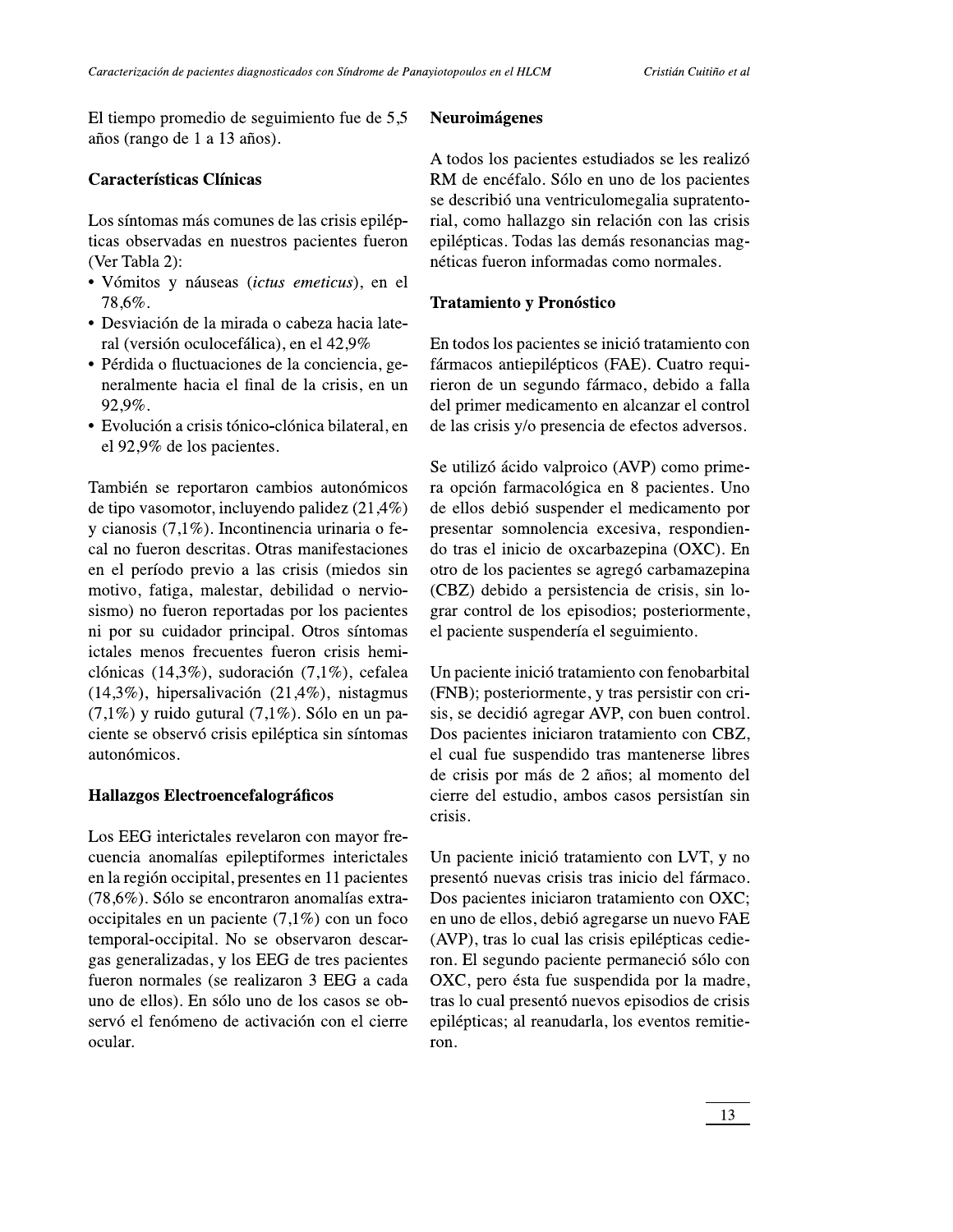Año 18, Nº 2, Septiembre 2018

Un total de 5 pacientes suspendieron FAE después de al menos 2 años libres de crisis epilépticas; en este subgrupo, 3 debieron reiniciar fármacos ante la recurrencia de crisis, logrando controlar los eventos en todos los casos. Todos permanecieron libres de crisis a diciembre del 2017. Ningún paciente tuvo una evolución atípica.

# **DISCUSIÓN**

Las crisis epilépticas se manifestaron en el rango habitual de SP (antes de los 8 años) en el 100% de nuestros pacientes, y la edad media de inicio de éstas fue a los 3 años, algo consistente con lo descrito en la literatura (10, 33, 34). Respecto del paciente que presentó una crisis epiléptica a los 6 meses, se pensó en primera instancia en COFE; sin embargo, las características semiológicas de la crisis y las alteraciones encontradas en el EEG fueron altamente consistentes con el diagnóstico de SP.

La semiología de las crisis epilépticas en nuestra serie coincidió con los síntomas típicos del SP. La sensación de malestar al inicio de la crisis, seguida de náuseas, arcadas o vómitos, se informó en cerca del 80% de los pacientes. Síntomas vasomotores, como palidez (21,4%) y con menor frecuencia cianosis  $(7,1\%)$ , no fueron consistentemente descritos junto a los síntomas eméticos. La cefalea, asociada a crisis en un 14%, se presentó con mayor frecuencia al comienzo de la crisis epiléptica en nuestros pacientes. No se reportó diarrea, dolor abdominal ni tos, todos ellos infrecuentes como manifestación ictal (16, 20, 40, 41).

La desviación de la cabeza/ojos está descrito como un síntoma autonómico frecuente en pacientes con SP, algo que también se vio reflejado en nuestro grupo (42,9%). La hipótesis de la versión oculocefálica como elemento autonómico sugiere que la desviación de la cabeza es resultado de la activación de la red autonómica central, y no depende de la activación de alguna área cortical (40).

En la serie de pacientes estudiados, sólo uno de ellos presentó despertar acompañado de grito gutural (probable espasmo laríngeo). No se describieron terrores nocturnos, miedo, agitación ni deambular durante el sueño. Tampoco se observaron pacientes con síntomas visuales, algo poco frecuente en SP.

Más del 90% de los pacientes tuvieron pérdida de conciencia posterior al inicio de la crisis epiléptica, en su mayoría hacia el final del episodio. La recuperación rápida de conciencia, tras unas pocas horas de sueño, que es un hallazgo clásico de SP (28), también fue una característica habitual en nuestra serie.

En el SP se pueden observar más de diez crisis epilépticas entre el 5% y 23% de los casos, situación clínica que nuestros pacientes no experimentaron. Alrededor del 50% de los pacientes en estudio presentaron estado epiléptico, de tipo motor. Ninguno asoció estado epiléptico autonómico.

Como se mencionó con anterioridad, se ha reconocido que las anomalías EEG interictales en el SP no son sólo occipitales, sino que son frecuentemente multifocales, pudiendo variar en distinto momentos en un mismo paciente (16, 44). Las descargas pueden aparecer tras el cierre ocular, con disminución de las descargas o normalización del EEG después de abrirlos nuevamente (fenómeno de fixation-off) (12, 41). Sólo uno de nuestros pacientes mostró descargas multifocales, y la mayoría presentó descargas occipitales, siendo éstas tanto uni como bilaterales; además, sólo un paciente mostró el fenómeno de fixation-off.

Se encontró que la frecuencia de COFE en nuestros pacientes  $(7,1\%)$  y sus familiares de primer grado  $(21,4\%)$  es acorde con lo descrito en la literatura, en donde se señala que en el primer caso la prevalencia oscila entre un 4,4 a 43,4%, mientras que para historia familiar de COFE es de un 16,6 a 19,8%. Cabe recordar que la COFE es un trastorno edad-específico,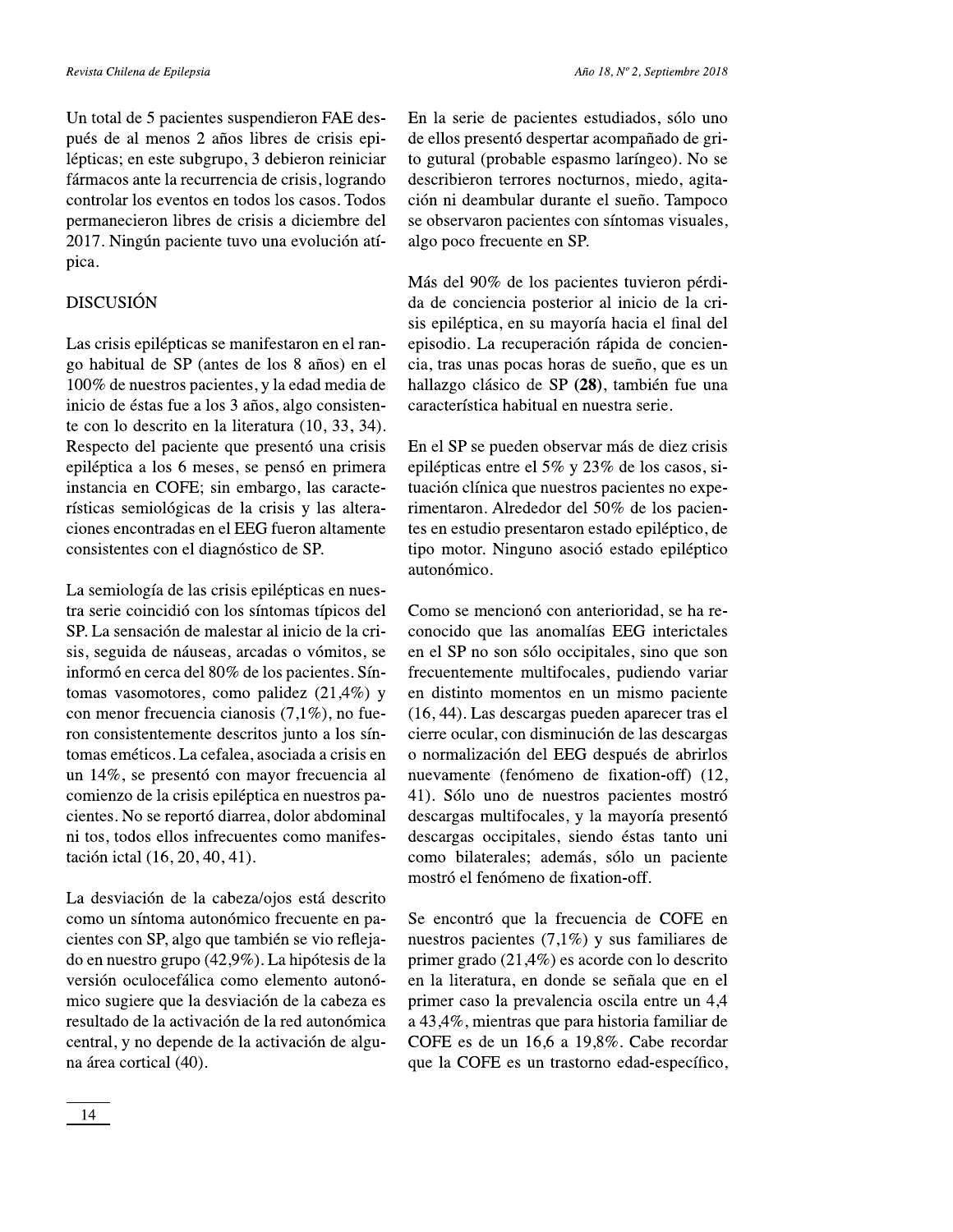Cristián Cuitiño et al

y es un antecedente frecuente en pacientes con  $SP(13, 29, 30, 32)$ . La historia familiar de epilepsia se encontró en un 21,4%, un dato que nos podría llevar a pensar en el origen genético del SP. En la literatura se ha descrito una mutación del gen SCN1A en pacientes con SP, pero esto sólo determinaría parcialmente la severidad del cuadro epiléptico (30, 32, 33, 34)

Solo un paciente de nuestro estudio requirió doble tratamiento antiepiléptico, y corresponde a un paciente que tras inicio de AVP persistió con crisis, agregándose CBZ. La evolución a ESES no se desarrolló en ninguno de los pacientes; este patrón evolutivo se ha informado en aproximadamente el 3% de los pacientes con SP en la literatura (39).

Del total de pacientes, el tratamiento fue efectivo en trece de ellos, exceptuando uno (quien, como se mencionó, permaneció con episodios a pesar de la combinación de AVP y CBZ). Aunque 3 de los 5 pacientes que suspendieron tratamiento farmacológico tuvieron recurrencia de crisis epilépticas, se alcanzó la remisión de los eventos en todos los casos, lo que ratifica la buena evolución del cuadro.

### **CONCLUSIONES**

El SP es un síndrome epiléptico autolimitado y frecuente, que podría tener un factor genético importante en la etiología. Las características semiológicas ictales del SP descritas en nuestro estudio son similares a lo planteado en la literatura internacional, donde destacan los síntomas autonómicos en sueño. Debe mencionarse que, si bien existió un porcentaje de pacientes que presentó estado epiléptico focal motor, no se observó estado autonómico. Este hallazgo podría explicarse por la poca familiaridad del médico pediatra general con este tipo de crisis focal: situación comprensible, considerando que el SP es una causa infrecuente de vómitos al compararlo con otros diagnósticos diferenciales en Pediatría.

Dentro de las características electroencefalográficas interictales, destaca la presencia de alteraciones mayoritariamente en región occipital, con normalidad del EEG en tres de los casos. Dentro de nuestra serie, sólo un paciente mostró un EEG interictal multifocal, algo que discrepa abiertamente de lo descrito en los estudios recientes de SP. Dado que el diagnóstico de SP fue principalmente basado en la semiología de las crisis (incluso en aquellos pacientes en los que no se pesquisó actividad epiléptica), es posible que pacientes con posible SP y espigas de localización distinta al occipital no hayan sido incluidos, dada la percepción clásica del SP como una epilepsia focal del lóbulo occipital.

La mayoría de los casos  $(92,9\%)$  respondieron al tratamiento farmacológico en monoterapia o terapia asociada, lo que parece reflejar el carácter autolimitado del SP (se requieren dos o más fármacos en una pequeña proporción de pacientes). La evolución a ESES u otras epilepsias focales, que es observada más comúnmente en pacientes con crisis (mayores a 10), no fue observada en nuestro grupo.

Debe mencionarse que el análisis de nuestra serie cuenta con algunas limitantes. Como se menciona en el párrafo anterior, nuestra serie planteó el diagnóstico de SP incluso en aquellos casos con EEG normal. Esta conducta se fundamenta en el hecho de que todos los pacientes fueron evaluados con al menos dos registros EEG, descartándose repetir el examen en aquéllos con trazados normales. Por otro lado, se decidió tratar a todos los pacientes con FAE. Este lineamiento es propio de nuestro centro y lo consideramos válido, pues la conducta expectante se basa en consenso de expertos y no existen estudios con evidencia tipo I o II que desaconsejen el tratamiento.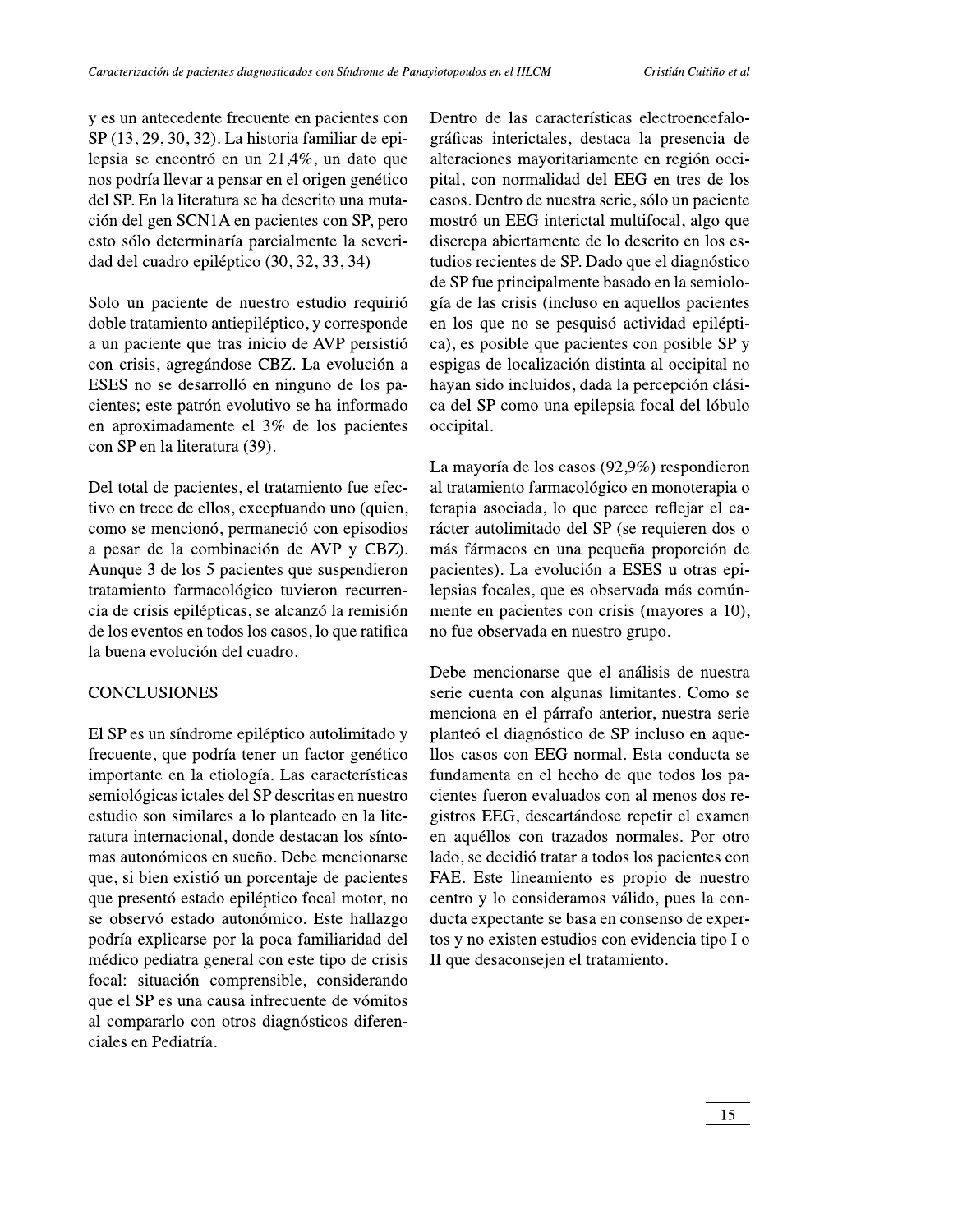# **ANEXOS**

# TABLA 1 CARACTERÍSTICAS CLÍNICAS / DEMOGRÁFICAS

| Seguimiento (años promedio / rango)                        | 5,5 años (1 - 13)  |
|------------------------------------------------------------|--------------------|
| Pacientes                                                  | 14                 |
| Hombres                                                    | 8                  |
| Mujeres                                                    | 6                  |
| Edad de inicio de crisis (años promedio / rango)           | 3 años $(0,5 - 7)$ |
| Pacientes con crisis durante el sueño                      | 9(64,3%)           |
| Pacientes con crisis durante el sueño / vigilia            | 12 (85,7%)         |
| Crisis con duración más de 30 minutos (estado focal motor) | 7 (50%)            |
| Crisis sin síntomas autonómicos                            | 1(7,1%)            |
| Evoluciones atípicas                                       | 0                  |
| Consanguinidad                                             | $\Omega$           |
| Antecedente personal de COFE                               | 1(7,1%)            |
| Antecedente personal de cefalea                            | 4 (28,6%)          |
| Historia familiar de epilepsia (familiares primer grado)   | 3(21,4%)           |
| Historia familiar de COFE (familiares primer grado)        | $3(21, 4\%)$       |

# TABLA 2 CARACTERÍSTICAS ICTALES

| Vómitos / Náuseas                                | 11 (78,6%) |
|--------------------------------------------------|------------|
| Desviación cabeza / ojos                         | 6(42,9%)   |
| Pérdida de conciencia                            | 13 (92,9%) |
| Palidez                                          | 3(21,4%)   |
| Cianosis                                         | 1(7,1%)    |
| Crisis con generalización secundaria             | 13 (92,9%) |
| Alteración de conciencia con cambios de conducta | 2(14,3%)   |
| Nistagmus                                        | 1(7,1%)    |
| Salivación                                       | 3(21,4%)   |
| <b>Ruido Gutural</b>                             | 1(7,1%)    |
| Sudoración                                       | 1(7,1%)    |
| Crisis hemiclónica                               | 2(14,3%)   |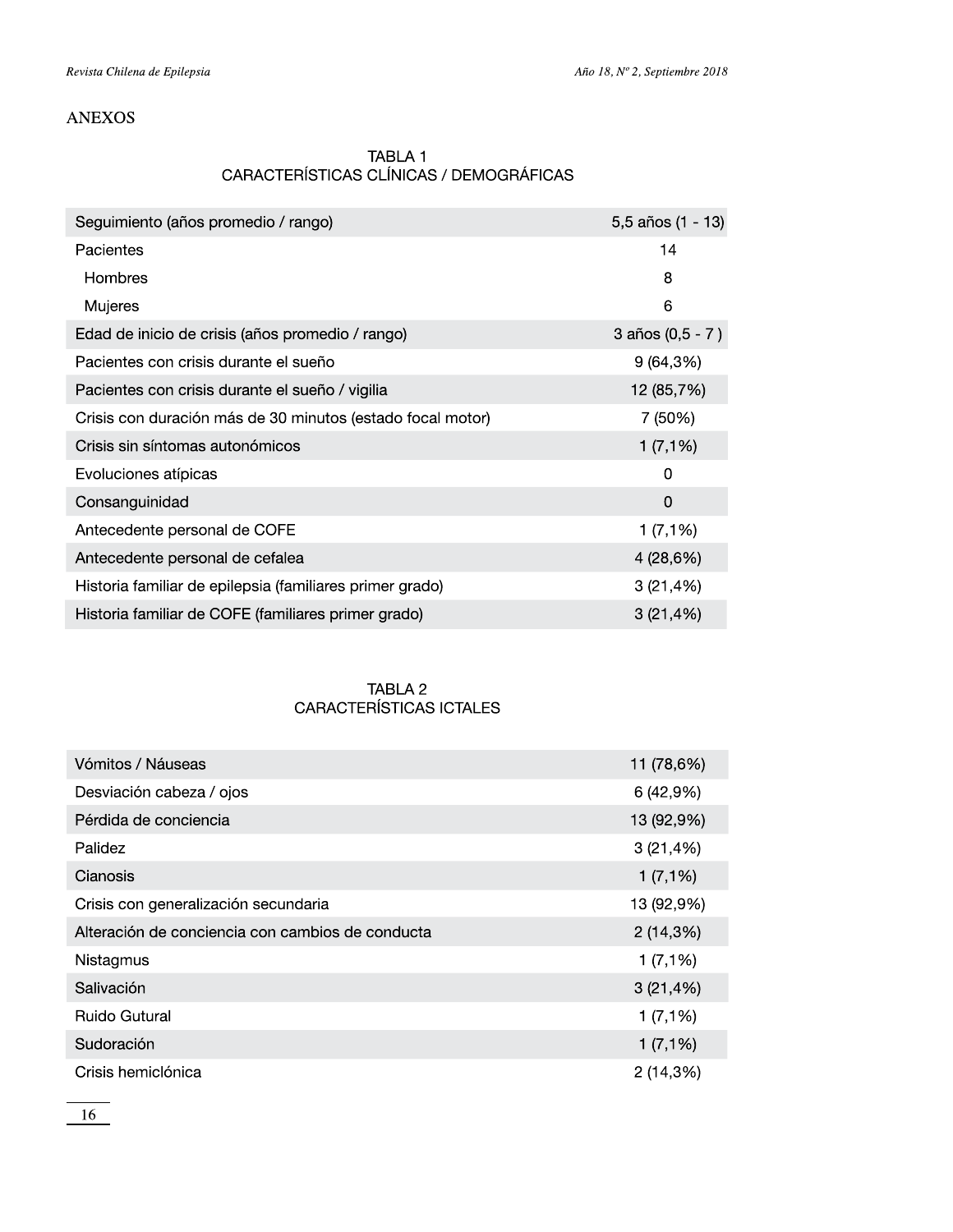### **REFERENCIAS**

- 1. Panayiotopoulos CP. Panayiotopoulos Syndrome: A Common and Benign Childhood Epileptic Syndrome. London, United Kingdom: John Libbey & Company, 2002.
- 2. Panayiotopoulos CP. Autonomic seizures and autonomic status epilepticus peculiar to childhood: diagnosis and management. Epilepsy Behav. 2004; 5: 286 - 295.
- 3. Commission on Classification and Terminology of the International League Against Epilepsy, 1989. Proposal for revised classification of epilepsies and epileptic syndromes. Epilepsia 1989; 30 (4): 389-399
- 4. Berg AT, Berkovic SF, Brodie MJ, et al. Revised terminology and concepts for organization of seizures and epilepsies: report of the ILAE Commission on Classification and Terminology, 2005-2009. Epilepsia 2010; 51(4): 676-85.
- 5. Capovilla G, Striano P, Beccaria F. Changes in Panayiotopoulos syndrome over time. Epilepsia 2009; 50(Suppl 5): 45-8.
- 6. Tedrus GM, Fonseca LC. Autonomic seizures and autonomic status epilepticus in early onset benign childhood occipital epilepsy (Panayiotopoulos syndrome). Arq Neuropsiquiatr. 2006 Sep;64(3B):723-6.
- 7. Schmidt G, Zaiwalla Z, Alexopoulou D, Panayiotopoulos CP. Video-EEG documented lengthy seizure in Panayiotopoulos syndrome: clinical manifestations may be inconspicuous. Epileptic Disord. 2012 Dec;  $14(4)$ : 426-31.
- Pietrafusa N, de Palma L, De Benedictis A, 8. et al. Ictal vomiting as a sign of temporal lobe epilepsy confirmed by stereo-EEG and surgical outcome. Epilepsy Behav. 2015 Dec; 53: 112-6.
- 9. Covanis A, Ferrie CD, Koutroumanidis M, Oguni H, Panayiotopoulos CP. Panayiotopoulos syndrome and Gastaut type idiopathic childhood occipital epilepsy. In: Roger J, Bureau M, Dravet C, Genton P, Tassinari CA, Wolf P, eds. Epileptic Syndromes in Infancy, Childhood and Ado-

lescence. 4th ed. Montrouge, France: John Libbey Eurotext; 2005:227-253

- 10. Ferrie C, Caraballo R, Covanis A, et al. Panayiotopoulos syndrome: a consensus view. Dev Med Child Neurol. 2006 Mar; 48(3):236-40.
- 11. Okanishi T, Maegaki Y, Ohno K, Togari H (2008): Underlying neurologic disorders and recurrence rates of status epilepticus in childhood. Brain Dev 30: 624-628.
- 12. Panayiotopoulos CP. Vomiting as an ictal manifestation of epileptic seizures and syndromes. J Neurol Neurosurg Psychiatr. 1988; 51: 1448 -1451.
- 13. Caraballo R, Cersosimo R, Medina C, Fejerman N. Panayiotopoulos-type benign childhood occipital epilepsy: a prospective study. Neurology. 2000; 55: 1096-1100.
- 14. Ferrie CD, Beaumanoir A, Guerrini R, et al. Early-onset benign occipital seizure susceptibility syndrome. Epilepsia. 1997; 38: 285-293.
- 15. Verrotti A, Salladini C, Trotta D, di Corcia G, Chiarelli F. Ictal cardiorespiratory arrest in Panayiotopoulos syndrome. Neurology.  $2005; 64: 1816 - 1817.$
- 16. Oguni H, Hayashi K, Imai K, Hirano Y, Mutoh A, Osawa M. Study on the early-onset variant of benign childhood epilepsy with occipital paroxysms otherwise described as early-onset benign occipital seizure susceptibility syndrome. Epilepsia. 1999; 40: 1020 -1030.
- 17. Covanis A, Lada C, Skiadas K. Children with Rolandic spikes and ictus emeticus: Rolandic epilepsy or Panayiotopoulos syndrome? Epileptic Disord. 2003; 5: 139  $-143.$
- 18. Kanazawa O, Tohyama J, Akasaka N, Kamimura T. A magnetoencephalographic study of patients with Panayiotopoulos syndrome. Epilepsia. 2005; 46: 1106-1113
- 19. Demirbilek V, Dervent A. Panayiotopoulos syndrome: videoEEG illustration of a typical seizure. Epileptic Disord. 2004; 6:  $121 - 124.$
- 20. Koutroumanidis M, Rowlinson S, Sanders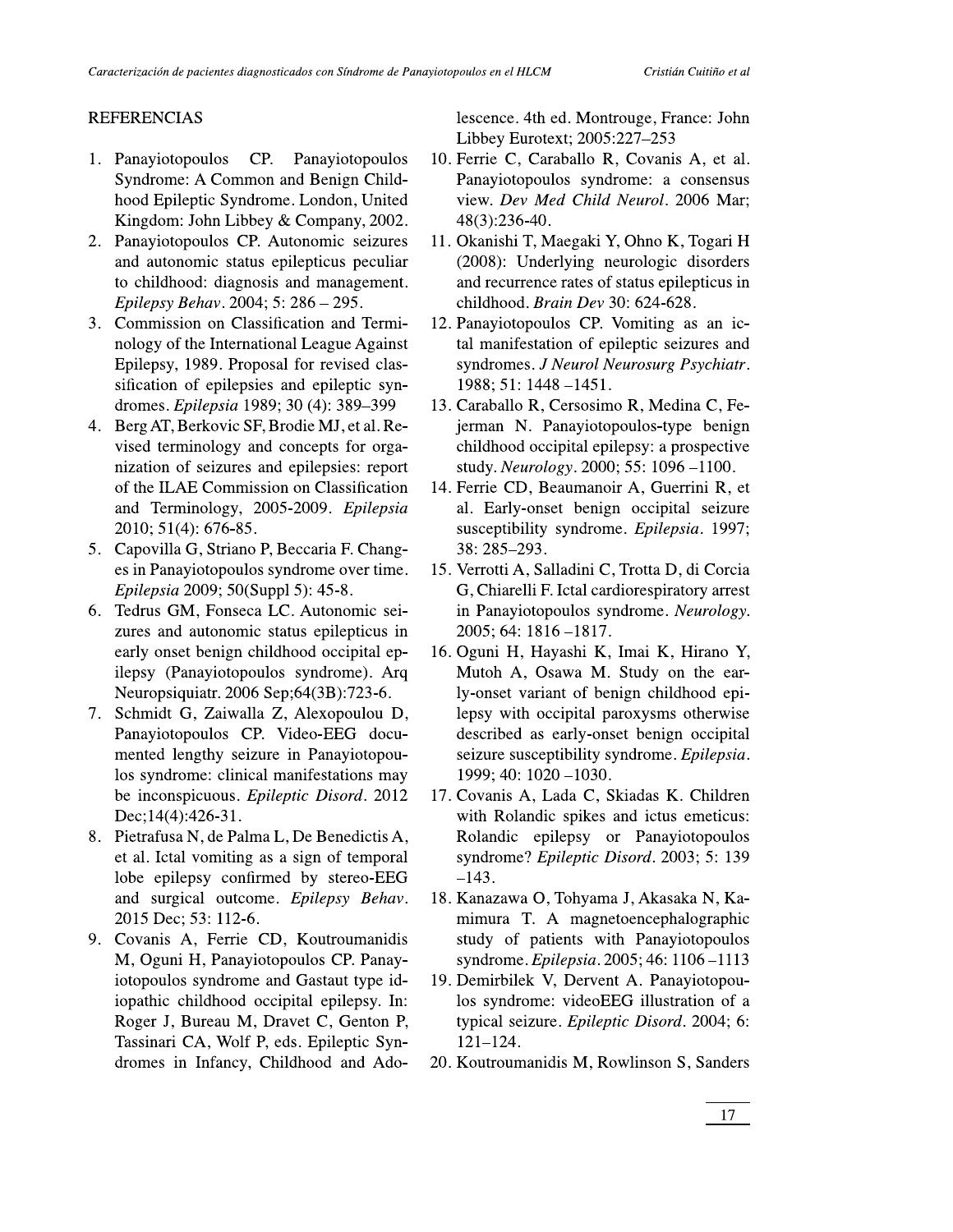S. Recurrent autonomic status epilepticus in Panayiotopoulos syndrome: video/ EEG studies. Epilepsy Behav. 2005; 7: 543-547.

- 21. Parisi P, Ferri R, Pagani J, Cecili M, Montemitro E, Villa MP. Ictal video-polysomnography and EEG spectral analysis in a child with severe Panayiotopoulos syndrome. Epileptic Disord. 2005; 7: 333-339.
- 22. Brigo F, Rossini F, Stefani A, et al. Fixation-off sensitivity. Clin Neurophysiol. 2013; 124(2): 221-227.
- 23. Kikumoto K, Yoshinaga H, Oka M, et al. EEG and seizure exacerbation induced by carbamazepine in Panayiotopoulos syndrome. Epileptic Disord. 2006; 8: 53-56.
- 24. Sanders S, Rowlinson S, Manidakis I, Ferrie CD, Koutroumanidis M. The contribution of the EEG technologists in the diagnosis of Panayiotopoulos syndrome (susceptibility to early onset benign childhood autonomic seizures). Seizure. 2004; 13: 565-573.
- 25. Caraballo RH, Astorino F, Cersosimo R, Soprano AM, Fejerman N. Atypical evolution in childhood epilepsy with occipital paroxysms (Panayiotopoulos type). Epileptic Disord. 2001; 3: 157-162.
- 26. Ferrie CD, Koutroumanidis M, Rowlinson S, Sanders S, Panayiotopoulos CP. Atypical evolution of Panayiotopoulos syndrome: a case report. Epileptic Disord. 2002; 4: 35-42.
- 27. Camfield P, Camfield C. Sudden unexpected death in people with epilepsy: a pediatric perspective. Semin Pediatr Neurol.  $2005$ ;  $12:10 - 14$ .
- 28. Panayiotopoulos CP. Benign childhood partial epilepsies: benign childhood seizure susceptibility syndromes. J Neurol Neurosurg Psychiatry 1993; 56: 2-5.
- 29. Panayiotopoulos CP, Michael M, Sanders S, Valeta T, Koutroumanidis M. Benign childhood focal epilepsies: assessment of established and newly recognized syndromes. Brain 2008: 131: 2264-86.
- 30. Panayiotopoulos CP. Benign Childhood Partial Seizures and Related Epileptic Syn-

dromes. John Libbey  $\&$  Company Ltd. London, 1999.

- 31. Koutroumanidis M. Cardiovascular and neuroendocrine features of Panayiotopoulos syndrome. Epilepsy Behav 2011; 21: 217-218.
- 32. Ferrie CD, Livingston JH. Panayiotopoulos syndrome: learningles sons from atypical cases. Epileptic Disord 2010; 12: 92-94.
- 33. Ohtsu M, Oguni H, Hayashi K, Funatsuka M, Imai K, Osawa M. EEG in children with early-onset benign occipital seizure susceptibility syndrome: Panayiotopoulos syndrome. Epilepsia 2003; 44: 435-42.
- 34. Lada C, Skiadas K, Theodorou V, Loli N, Covanis A. A study of 43 patients with Panayiotopoulos syndrome, a common and benign childhood seizure susceptibility. Epilepsia 2003; 44: 81-8.
- 35. Cordelli DM, Aldrovandi A, Gentile V, Garone C, Conti S, Aceti A, et al. Fever as a seizure precipitant factor in Panayiotopoulos syndrome: a clinical and genetic study. Seizure 2012; 21: 141-3.
- 36. Grosso S, Orrico A, Galli L, Di Bartolo R, Sorrentino V, Balestri P. SCN1A mutation associated with atypical Panayiotopoulos syndrome. Neurology 2007; 69: 609-11.
- 37. Martín del Valle F, Díaz Negrillo A, Ares Mateos G, Sanz Santaeufemia FJ, Del Rosal Rabes T, González-Valcárcel Sánchez-Puelles FJ. Panayiotopoulos syndrome: probable genetic origin, but not in SCN1A. Eur J Pediatr Neurol 2011; 15:  $155 - 7$ .
- 38. Clarke T, Başkurt Z, Strug LJ, Pal DK. Evidence of shared genetic risk factors for migraine and rolandic epilepsy. Epilepsia 2009; 50: 2428-33.
- 39. Ertas M, Baykan B, Kocasoy Orhan E, Zarifoğlu M, Karlı N, Saip S, et al. One year prevalence and the impact of migraine and tension-type headache in Turkey: a nationwide home-based study in adults. J Headache Pain 2012; 13: 147-57.
- 40. Specchio N, Trivisano M, Di Ciommo V, Cappelletti S, Masciarelli G, Volkov J, et